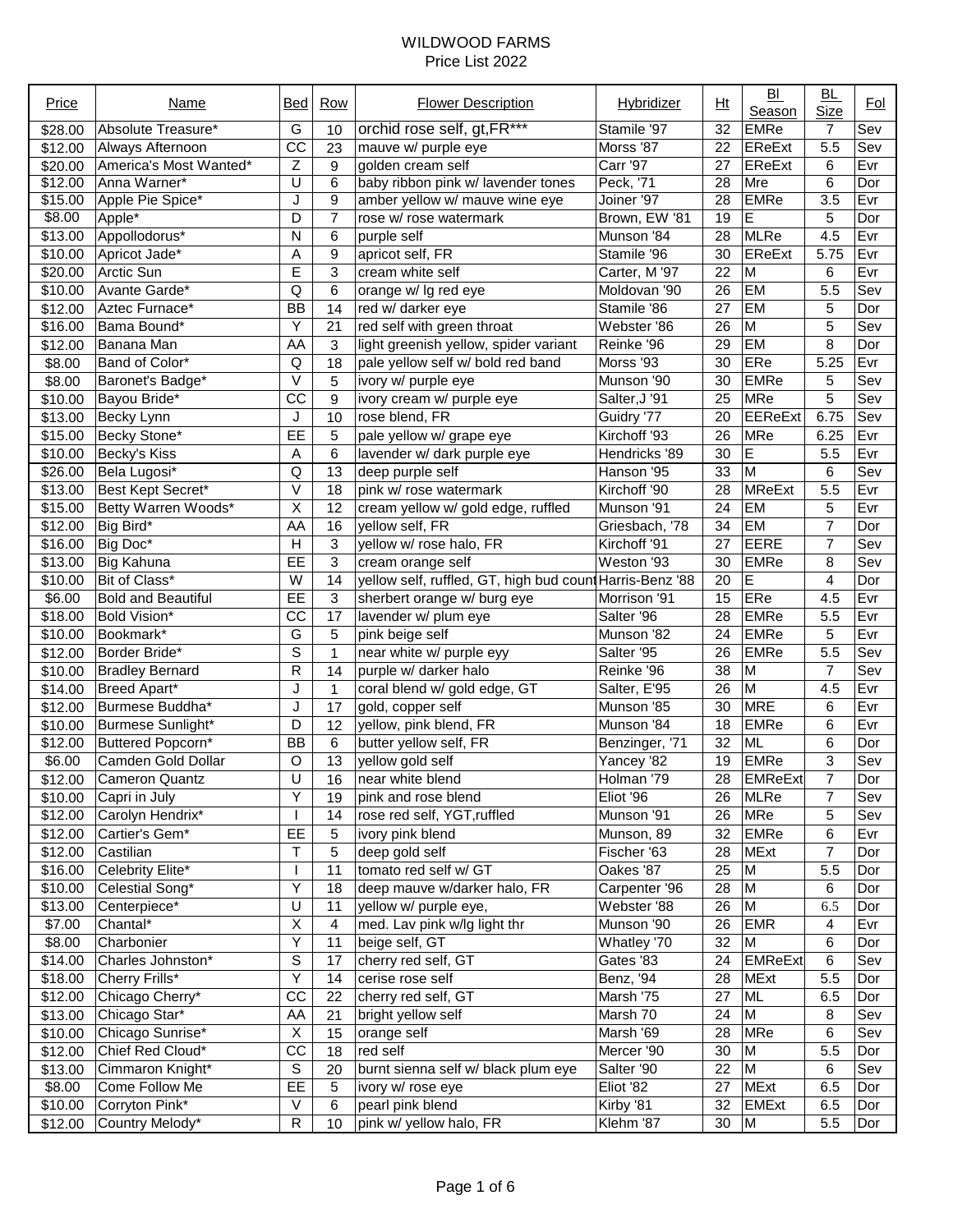| Price   | Name                     | Bed                     | Row            | <b>Flower Description</b>                                    | Hybridizer      | Ht              | B <sub>L</sub><br>Season | <u>BL</u><br>Size | <u>Fol</u> |
|---------|--------------------------|-------------------------|----------------|--------------------------------------------------------------|-----------------|-----------------|--------------------------|-------------------|------------|
| \$12.00 | Court Magician*          | O                       | $\overline{7}$ | purple w/ lavender eye                                       | Munson '87      | 26              | <b>EMRe</b>              | 5                 | Evr        |
| \$28.00 | Create Your Dream*       | X                       | $\overline{7}$ | lavender w/ multicolored eye                                 | Grace '97       | 22              | M                        | 4.75              | Evr        |
| \$14.00 | Crimson Shadows*         | Χ                       | 21             | dark red self                                                | Klehm '87       | 25              | <b>ML</b>                | 5                 | Dor        |
| \$10.00 | <b>Crystal Butterfly</b> | M                       | 15             | lavender w/ cream chartreuse throat                          | Mercer '90      | 28              | <b>MRe</b>               | 5.5               | Dor        |
| \$18.00 | Crystal Rapids*          |                         | 12             | lavender pink blend w/ gold edge                             | Duncan '97      | 24              | <b>ML</b>                | 5                 | Evr        |
| \$8.00  | Czar's Treasure*         | Α                       | 12             | orchid w/ cream halo, FR                                     | Munson '78      | 24              | <b>MRe</b>               | 4.5               | Evr        |
| \$14.00 | Dark Spot                | G                       | 16             | near black self                                              | Carter, M '98   | 26              | M                        | 3.25              | Sev        |
| \$12.00 | Darrell*                 | G                       | 9              | butter yellow self                                           | Durio '81       | 26              | EM                       | 7                 | Evr        |
| \$12.00 | Daveo Holman             | S                       | 23             | pink blend                                                   | Holman '79      | 23              | ERe                      | 9.5               | Dor        |
| \$14.00 | David Kirchoff*          | $\overline{\mathsf{x}}$ | 14             | lavender blend w/ gold edge                                  | Salter '92      | 26              | MLaRe                    | 5.5               | Sev        |
| \$14.00 | Dazzling Diva*           | $\overline{W}$          | 9              | lavender wine self                                           | Munson '94      | 26              | <b>EM</b>                | 6                 | Evr        |
| \$16.00 | Dead Eye Dick*           | R                       | 20             | yellow self w/ red eye                                       | Tompkins '97    | 28              | ERe                      | 6                 | Evr        |
| \$8.00  | Dee Dee's Baby           | S                       | 1              | peach purple with pink eye                                   | Carter '79      | 22              | $\overline{M}$           | 3.75              | Dor        |
| \$12.00 | Desert Jewel*            | G                       | 15             | peach w/ gold edge, FR                                       | Munson '90      | 30              | <b>EMRe</b>              | 6                 | Evr        |
| \$12.00 | Devonshire*              | V                       | 15             | cream yellow self                                            | Munson '87      | 30              | <b>EMRe</b>              | $\overline{7}$    | Evr        |
| \$10.00 | Don Stevens*             | $\overline{cc}$         | 14             | yellow w/ dark red eye                                       | Stevens '87     | 32              | <b>MExt</b>              | 5.75              | Dor        |
| \$12.00 | Donna Perkins            |                         | 8              | rose lavender self                                           | Unknown         | 30              | <b>ML</b>                | 5                 | Dor        |
| \$14.00 | Dorothy Lambert          | U                       | 18             | pink w/ mauve eye                                            | Lambert '66     | 32              | <b>MLRe</b>              | 6                 | Dor        |
| \$14.00 | Dot Paul*                | Χ                       | 10             | peach, pink self                                             | Joiner '78      | 26              | M                        | 6                 | Dor        |
| \$14.00 | Double Me                | M                       | $\overline{7}$ | yellow self, DBL                                             | Miles '78       | 30              | <b>ML</b>                | 6                 | Dor        |
| \$18.00 | Double Ojai*             | R                       | 5              | red self, DBL                                                | Gould '89       | 32              | <b>MRe</b>               | 6                 | Sev        |
| \$12.00 | Dream Express*           | Q                       | $\overline{c}$ | clear peach w/ dk purple eye                                 | Morss '91       | 20              | <b>MRe</b>               | 6                 | Evr        |
| \$10.00 | <b>Dublin Elaine</b>     | AA                      | 17             | pink self, DBL                                               | Joiner '87      | 32              | <b>MRe</b>               | 5.5               | Dor        |
| \$12.00 | Dunedin*                 | Z                       | 4              | cream pink self                                              | Munson '89      | 32              | <b>MLRe</b>              | 6                 | Evr        |
| \$10.00 | <b>Earl of Warwick</b>   | <b>BB</b>               | 8              | purple self                                                  | Dickerson '90   | 34              | <b>EMExt</b>             | 10                | Dor        |
| \$10.00 | Early April              | O                       | 8              | cream white self, GT                                         | Spalding '75    | 17              | <b>EM</b>                | 6.5               | Sev        |
| \$12.00 | Ed Murray                | T                       | 13             | black red self                                               | Grovatt, '71    | 30              | M                        | 4                 | Dor        |
| \$8.00  | Egyptian Pearl*          | J                       | 4              | creamy peach pink self, GT                                   | Morss '92       | 26              | <b>EMRe</b>              | 5                 | Evr        |
| \$10.00 | Elegant Candy*           | Z                       | 20             | pink w/ red eye, FR                                          | Stamile '95     | 25              | <b>EMRe</b>              | 4.25              | Dor        |
| \$12.00 | Elegantissima*           | N                       | $\overline{4}$ | flesh w/ lilac blush, FR                                     | Morss '90       | 28              | <b>EMReExt</b>           | 6.5               | Evr        |
| \$12.00 | Elizabeth's Dream        | Z                       | 16             | pink w/ yellow halo                                          | Salter '92      | 28              | M                        | 5.5               | Sev        |
| \$12.00 | Emerald Enchantment*     | F                       | 10             | yellow green blend                                           | Salter '90      | 26              | <b>EMRe</b>              | 5                 | Sev        |
| \$13.00 | Etched Eyes*             | V                       | 3              | cream yellow w/ raspberry eye                                | Kaskel '94      | 28              | E                        | 5.5               | Evr        |
| \$12.00 | Etruscan Tomb*           | U                       | 22             | purple violet blend w/dk purple eye                          | Hanson '88      | 20              | MLa                      | 5                 | Dor        |
| \$12.00 | Etty Bay                 | H                       | $\overline{7}$ | cream self w/ pink overtones, small G <sup>-</sup> Smith '85 |                 | 25              | M                        | 4.75              | Sev        |
| \$16.00 | Ever Delightful*         | Χ                       | 18             | pale cream blend                                             | Salter '96      | 26              | <b>MRe</b>               | 5                 | Evr        |
| \$10.00 | Exotic Candy*            | S                       | $\overline{8}$ | light pink self w/ rose eye, FR                              | Stamile '95     | $\overline{26}$ | <b>MRe</b>               | 4.25              | Dor        |
| \$24.00 | Exotic Star              | AA                      | 8              | cream/rose blend, faint bronze halo                          | Couturier '93   | 36              | M                        | 7.5               | Dor        |
| \$8.00  | Fantasy Finish*          | С                       | 15             | fawn self w/ violet eye and edge, GT                         | Morss '87       | 26              | ERe                      | 5                 | Evr        |
| \$10.00 | Father Fidalis*          | U                       | 3              | bright yellow self w/ white midribs, GT                      | Durio '82       | 28              | EMRe                     | 7                 | Evr        |
| \$8.00  | <b>Femme Fatale</b>      | U                       | 2              | pink w/ purple eye                                           | Talbott '85     | 20              | EMRe                     | 5                 | Evr        |
| \$12.00 | Fencing Master*          | F                       | 18             | claret, purple blend, GT                                     | Munson '88      | 20              | <b>EMRe</b>              | 5                 | Sev        |
| \$8.00  | <b>Fiery Messenger</b>   | Κ                       | 9              | red self, flat, sunfast                                      | Elliott '85     | 22              | LRe                      | 6.75              | Sev        |
| \$12.00 | <b>Flaming Poppa</b>     | M                       | 6              | orange self                                                  | Warner '72      | 26              | <b>MLExt</b>             | 6                 | Dor        |
| \$16.00 | Fooled Me*               | CC                      | 19             | orange self w/ red eye                                       | Reilly-Hein '90 | 26              | <b>EMRe</b>              | 5.5               | Dor        |
| \$12.00 | Forty Carats*            | E                       | 12             | hot pumpkin orange self                                      | Benz '88        | 30              | <b>MExt</b>              | 5.5               | Dor        |
| \$10.00 | Fragrant Pastel Cheers*  |                         | 10             | creamy, near white self, very FR                             | Klehm           | 38              | M                        | 5.5               | Dor        |
| \$26.00 | Francis of Assisi*       | $\overline{\mathsf{X}}$ | 8              | burgundy blend w/ white edge, FR                             | Moldovan '94    | 26              | <b>MReExt</b>            | 5                 | Sev        |
| \$10.00 | Frans Hals               | J                       | 13             | rust orange bicolor w/ It orange midrib Flory '55            |                 | 24              | ML.                      | 4.5               | Dor        |
| \$12.00 | Fred Ham*                | EE                      | 3              | yellow self                                                  | Munson, '82     | 26              | M                        | 7                 | Evr        |
| \$12.00 | French Pavilion*         | EE                      | $\overline{c}$ | rose pink self                                               | Munson '83      | 26              | M                        | 6                 | Evr        |
| \$10.00 | <b>Friendly Reminder</b> | C                       | 3              | pink violet blend                                            | Wild '89        | 22              | <b>MExt</b>              | 4.75              | Dor        |
| \$12.00 | Fudge Sundae*            | J                       | $\overline{7}$ | chocolate red blend                                          | Mercer '89      | 30              | M                        | 6.25              | Sev        |
| \$15.00 | Fuschia Dream*           | Q                       | 8              | pink purple self, FR                                         | Kirby '78       | 28              | MLaReEx                  | 7.5               | Dor        |
| \$10.00 | Garden Goddess*          | G                       | 12             | ivory, cream & yellow blend                                  | Munson '74      | 24              | EMRe                     | 5                 | Sev        |
| \$18.00 | Gemstone Warrior*        | т                       | $\overline{7}$ | ruby red self                                                | Benz '93        | 30              | <b>MExt</b>              | 5                 | Dor        |
|         |                          |                         |                |                                                              |                 |                 |                          |                   |            |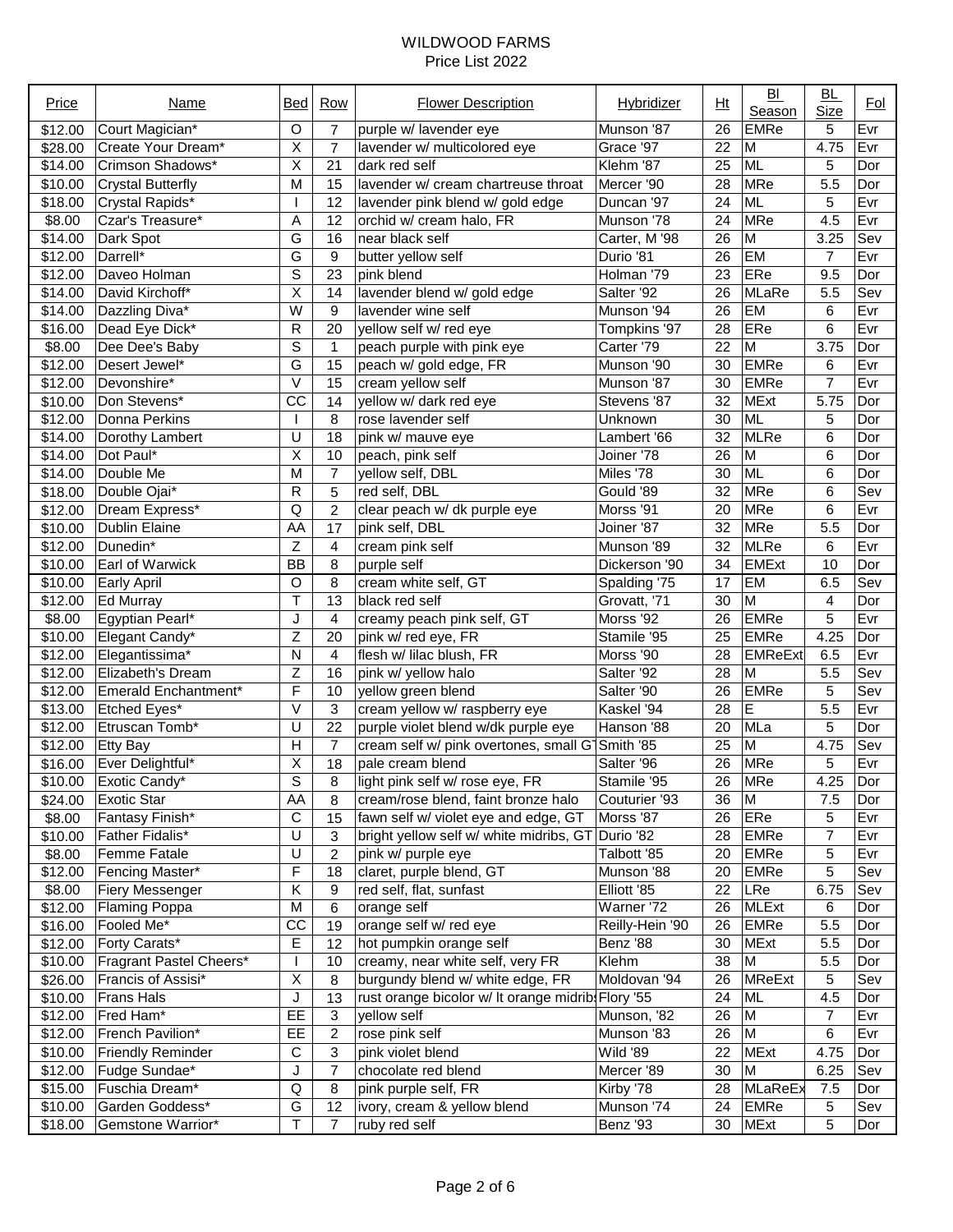| Price   | Name                       | Bed                     | Row            | <b>Flower Description</b>                         | Hybridizer      | Ht              | B <sub>1</sub><br>Season | <u>BL</u><br>Size | <u>Fol</u> |
|---------|----------------------------|-------------------------|----------------|---------------------------------------------------|-----------------|-----------------|--------------------------|-------------------|------------|
| \$12.00 | Ginger Bread*              | C                       | 1              | bronze blend w/ brown eye, FR                     | Weston '92      | 22              | <b>ML</b>                | 4.5               | Sev        |
| \$8.00  | Glendevon*                 | H                       | 10             | Ivory pink self                                   | Munson '86      | 30              | EM                       | 6                 | Evr        |
| \$12.00 | Going in Style*            | V                       | 11             | lavender self w/ purple red eye, FR               | Munson '94      | 18              | <b>EMRe</b>              | 5.5               | Evr        |
| \$16.00 | Golden Tycoon*             | S                       | $\overline{c}$ | gold self                                         | Klehm '88       | 22              |                          | 6                 | Dor        |
| \$10.00 | Golliwog                   | E                       | 19             | pink cream self                                   | <b>Wild '83</b> | 25              | <b>MLRe</b>              | 8.25              | Dor        |
| \$8.00  | Gordon Biggs               | V                       | 21             | raspberry red self w/ red eye                     | Crochet '81     | 24              | EExt                     | 3.5               | Sev        |
| \$12.00 | Grace Stewart Abercrombie* | R                       | 17             | cream self                                        | Munson '77      | 28              | <b>EMRe</b>              | 6                 | Evr        |
| \$6.00  | Graceland*                 | O                       | 12             | pastel lavender self                              | Morss '87       | 28              | ERe                      | 6                 | Evr        |
| \$12.00 | <b>Great Connections*</b>  | P                       | 16             | light cream self                                  | Peck '83        | 21              | M                        | 6                 | Dor        |
| \$6.00  | Guiniver's Gift*           | D                       | 1              | yellow & cream w/ lime throat                     | Salter, E '90   | 18              | <b>MRe</b>               | 3.25              | Evr        |
| \$7.00  | Hamlet                     | B                       | 10             | purple w/ purple halo, FR                         | Talbott '83     | 18              | <b>EMExt</b>             | 4                 | Dor        |
| \$16.00 | Handsome Prince            | Ē                       | 9              | light orange w/ burgundy eye, FR                  | Coururier '93   | 38              | <b>MExt</b>              | 7                 | Dor        |
| \$7.00  | <b>Happy Returns</b>       | G                       | 18             | light yellow self                                 | Apps '86        | 18              | <b>EEExt</b>             | 3                 | Dor        |
| \$10.00 | Hazel*                     | $\overline{\mathsf{x}}$ | 20             | yellow w/ dark purple eye                         | Webster '82     | 26              | M                        | 6                 | Dor        |
| \$22.00 | Highland Cherry Pie*       | Q                       | 7              | cherry red w/ darker halo, FR                     | Toll '91        | 32              | M                        | 7                 | Sev        |
| \$16.00 | Holiday Delight*           | $\overline{Z}$          | 5              | red orange w/ dark red eye                        | Stevens '78     | 28              | M                        | 6.25              | Dor        |
| \$12.00 | Hot Ember*                 | $\overline{\mathsf{x}}$ | 19             | orange self                                       | Stamile '86     | 30              | $\overline{M}$           | 6                 | Evr        |
| \$16.00 | Huckleberry Candy*         | S                       | $\overline{7}$ | cream w/ bluish eye                               | Stamile '98     | 20              | <b>EMRe</b>              | 4.25              | Dor        |
| \$8.00  | Hurricane Edge*            | E                       | 2              | melon pink w/ purple eye & edge                   | Houston '95     | 24              | E                        | 5.5               | Evr        |
| \$12.00 | Ida's Magic*               | <b>BB</b>               | 4              | amber peach w/ gold edge                          | Munson, I '88   | 28              | <b>EMRe</b>              | 6                 | Evr        |
| \$13.00 | Impetuosity                | W                       | 11             | red w/ darker red eye                             | Elliott '94     | 25              | LRe                      | 6.5               | Sev        |
| \$15.00 | Impetuous Fire*            | H                       | 8              | chinese red self, DBL                             | Petit '93       | 20              | M                        | 5                 | Sev        |
| \$13.00 | Indy Rhapsody              | S                       | 15             | rose red w/ white edge                            | Anderson '90    | 19              | <b>ML</b>                | 4.5               | Dor        |
| \$12.00 | Inez Ways*                 | P                       | $\overline{2}$ | yellow self, YT                                   | Durio '75       | 20              | ERe                      | 7.5               | Evr        |
| \$16.00 | Infinity                   | Z                       | 8              | pink self, DBL                                    | Yancey '80      | 30              | EM                       | 5.5               | Dor        |
| \$13.00 | Inherited Wealth           | F                       | 6              | pink blend with gold edge and olive thi Carr '98  |                 | 28              | E                        | 5                 | Evr        |
| \$14.00 | Irish Ice*                 | С                       | 7              | yellow green self                                 | Reckamp'63      | 34              | M                        | 6.5               | Dor        |
| \$10.00 | Isolde                     | Q                       | 9              | purple self                                       | Lambert '81     | 24              | <b>EEExt</b>             | 6                 | Dor        |
| \$10.00 | Jackie's Choice*           | $\overline{\mathsf{X}}$ | 22             | purple w/ white edge, lavender halo               | Morss '90       | 24              | <b>EMReExt</b>           | 4.5               | Dor        |
| \$8.00  | Jacksonville Jubilee*      | EE                      | 3              | peach orange w/ darker eye                        | Houston '97     | 20              | EM                       | 4.5               | Sev        |
| \$15.00 | James Marsh*               | Q                       | 4              | red self, FR                                      | Marsh '78       | 28              | EM                       | 6.5               | Dor        |
| \$7.00  | Jason Mark                 | $\overline{\mathsf{x}}$ | 23             | cream self w. purple eye                          | Crochet '89     | 25              | <b>EMRe</b>              | 4                 | Dor        |
| \$12.00 | Jay Turman*                | V                       | 19             | dark red self                                     | Kirchoff '92    | 31              | EReExt                   | 6                 | Evr        |
| \$8.00  | Jean Joyce*                | V                       | 16             | beige w/ rose halo                                | Mederer '85     | 30              | MRe                      | 6                 | Sev        |
| \$18.00 | Jean Swann                 | F                       | 13             | near white self, DBL                              | Joiner '93      | 32              | <b>MLRe</b>              | 6                 | Sev        |
| \$10.00 | Jedi Dot Pierce            | T                       | 1              | pink w/ rose eye, FR                              | Wedgeworth'88   | 20              | <b>EMReExt</b>           | 6                 | Sev        |
|         | \$13.00 Jedi Golden Girl   | $\overline{\mathsf{Q}}$ | 16             | cataloupe self, GT                                | Wedgeworth'88   | $\overline{23}$ | ERe                      | 6.25              | Sev        |
| \$10.00 | Jedi Pizzazz               | <b>BB</b>               | 23             | cream yellow w/ rose red eye, GT                  | Wedgeworth'88   | 18              | ERe                      | 6                 | Sev        |
| \$12.00 | Jersey Spider              | U                       | 9              | orange gold self                                  | Grovatt '73     | 46              | <b>MLReExt</b>           | 8                 | Evr        |
| \$12.00 | Jolyene Nichole            | R                       | 1              | rose blend                                        | Spalding '84    | 14              | MExt                     | 6                 | Evr        |
| \$8.00  | Joyful Sentinel            | M                       | $\mathbf 1$    | yellow gold self                                  | Hudson '84      | 18              | <b>MRe</b>               | 2.75              | Evr        |
| \$10.00 | Juanita's Picotee Delight  | <b>BB</b>               | 7              | maroon & cream w/ bold maroon eye                 | Young '93       | 26              | <b>EMRe</b>              | 6                 | Dor        |
| \$13.00 | Judge Roy Bean             | D                       | 9              | persimmon gold self, cream midribs, F             | Reinke '96      | 39              | <b>ML</b>                | 9                 | Dor        |
| \$12.00 | Jungle Ballet*             | Α                       | 3              | cream self w/ rose eye, FR                        | Kirchoff '88    | 30              | EReExt                   | 7                 | Evr        |
| \$13.00 | Jungle Eyes*               | V                       | 8              | apricot w/ plum eye, GT                           | Kirchoff '94    | 28              | ERe                      | 6                 | Evr        |
| \$8.00  | Kara Kum*                  | G                       | 3              | yellow blend                                      | Munson '72      | 28              | <b>EMRe</b>              | 6                 | Evr        |
| \$12.00 | Kasbah Fez*                | <b>BB</b>               | 17             | red w/ yellow edge                                | Millikan '84    | 26              | <b>ML</b>                | 5                 | Sev        |
| \$12.00 | Kate Carpenter*            | EE                      | 3              | pale pink self w/ cream throat                    | Munson '84      | 28              | <b>EMRe</b>              | 6                 | Evr        |
| \$12.00 | Kecia*                     | Κ                       | 18             | pale yellow self                                  | Munson '77      | 28              | <b>EMRe</b>              | 6                 | Evr        |
| \$12.00 | Kent's Favorite Two*       | U                       | 13             | bright red self                                   | Kirchoff '88    | 25              | ERe                      | 5.25              | Evr        |
| \$12.00 | Kingston Harbor*           | $\overline{\mathbf{s}}$ | 21             | yellow self, GT                                   | Munson '86      | 28              | EM                       | 5                 | Evr        |
| \$23.00 | La Nina                    | $\overline{\mathrm{c}}$ | 5              | cream yellow self                                 | Reinke '99      | 38              | ML                       | 7.5               | Dor        |
| \$12.00 | Laddie Boy                 | В                       | $\overline{c}$ | rose red w/ pink midribs                          | Wild '83        | 19              | M                        | 5.75              | Dor        |
| \$55.00 | Lady Betty Frietz*         | $\overline{\mathsf{x}}$ | 5              | ivory w/ red eye, dbl red gold edge, FF Petit '05 |                 | 26              | Mre                      | 6                 | Sev        |
| \$22.00 | <b>Lady Hillary</b>        | $\overline{Z}$          | 18             | light golden blond self                           | Reinke '96      | 39              | <b>ML</b>                | 9                 | Dor        |
| \$16.00 | Lady Lucille               | Κ                       | 16             | bright orange self                                | Bloom           | 24              | ML                       | 6                 | Dor        |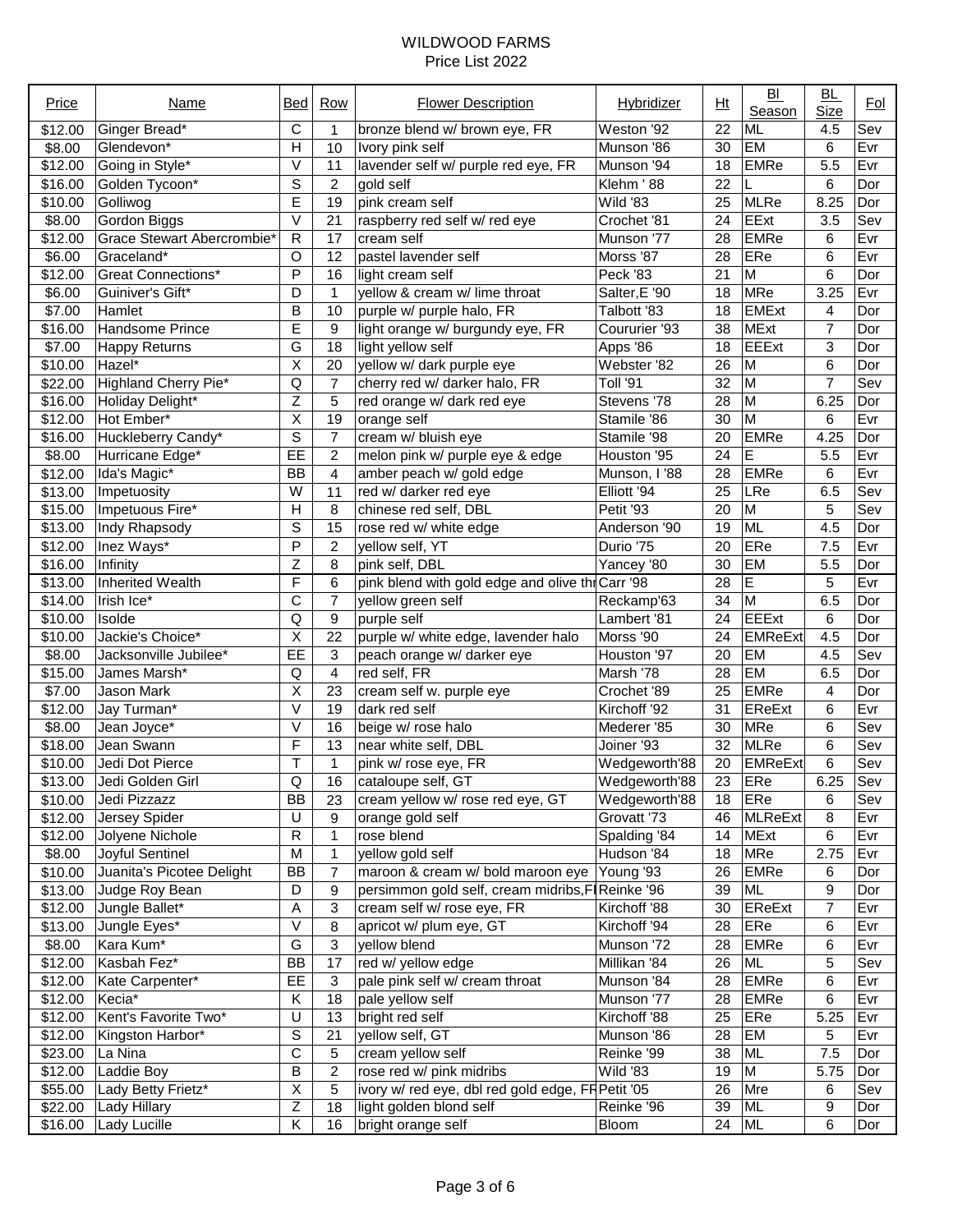| Price   | Name                   | Bed                   | Row            | <b>Flower Description</b>                           | Hybridizer       | Ht              | B <sub>1</sub><br>Season | <u>BL</u><br>Size | <u>Fol</u> |
|---------|------------------------|-----------------------|----------------|-----------------------------------------------------|------------------|-----------------|--------------------------|-------------------|------------|
| \$12.00 | Lady Neva              | <b>BB</b>             | 11             | buff yellow w/ rose eye, FR                         | Alexander '70    | 42              | <b>EMRe</b>              | 9                 | Sev        |
| \$13.00 | Lake Norman Sunset     | <b>BB</b>             | 24             | pink, coral blend, white midribs, GT                | Carpenter, K '79 | 19              | <b>EMExt</b>             | 6.25              | Sev        |
| \$20.00 | Larry Grace*           |                       | 13             | yellow self w/ gold edge                            | Salter '94       | 24              | <b>EMRe</b>              | 6                 | Sev        |
| \$23.00 | Lauriana*              | Q                     | 19             | pale yellow self                                    | Munson '88       | 24              |                          | 5                 | Evr        |
| \$16.00 | Layers Of Gold*        | T                     | 19             | medium gold self, FR, DBL                           | Kirchoff '90     | 24              | <b>EMRe</b>              | 5                 | Evr        |
| \$12.00 | Leebea Orange Crush*   | AA                    | 4              | orange w/ red eye, FR                               | Gates, L'78      | 18              | <b>EMRe</b>              | 6                 | Sev        |
| \$14.00 | Leonard Bernstein*     | Κ                     | 11             | bright red self                                     | Kirchoff '91     | 26              | <b>EMReExt</b>           | 5.5               | Evr        |
| \$12.00 | Lexington Avenue*      | Ζ                     | 19             | burgundy wine self w/ pink eye, GT                  | Munson '92       | 28              | <b>MLRe</b>              | 6                 | Evr        |
| \$8.00  | Lord Steyne*           | F                     | 8              | bright yellow w/ maroon-red eye                     | Mercer 92        | 26              | <b>MLRe</b>              | 5                 | Dor        |
| \$12.00 | <b>Lullaby Baby</b>    | Κ                     | 12             | pink self                                           | Spalding '75     | 28              | EM                       | 3.5               | Sev        |
| \$12.00 | Lumbee Lace*           | V                     | 12             | medium purple self, DBL                             | Mercer '92       | 30              | MRe                      | 5                 | Dor        |
| \$10.00 | Lunar Sea*             | F                     | 19             | lemon self, chartreuse throat                       | Munson '84       | 18              | <b>EMRe</b>              | 6                 | Evr        |
| \$5.00  | Lynn's Delight         | P                     | 5              | apricot self                                        | Albers '92       | 28              | EE                       | 4                 | Dor        |
| \$12.00 | Maaten*                | <b>BB</b>             | 20             | lilac, mauve & peach blend, YGT                     | Munson '93       | 24              | <b>MLRe</b>              | 6                 | Evr        |
| \$12.00 | Mabel Nolen            | Κ                     | 8              | rose pink self, FR                                  | Nolen '84        | 28              | EM                       | 6                 | Dor        |
| \$10.00 | MacMillan Memorial     | Ν                     | 10             | purple mauve bitone                                 | Guidry '86       | 26              | E                        | $\overline{7}$    | Evr        |
| \$12.00 | Mae Graham             | Y                     | 22             | pink blend                                          | Spalding '77     | 18              | <b>MExt</b>              | 6.5               | Evr        |
| \$16.00 | Magic Filigree*        | AA                    | $\mathbf{1}$   | lavender w/ light amber halo                        | Salter, '88      | 24              | <b>MRe</b>               | 6                 | Sev        |
| \$12.00 | Maison Cairee*         | EE                    | 4              | pastel peach gold blend, GT                         | Munson '88       | 20              | <b>EMRe</b>              | 6                 | Evr        |
| \$14.00 | Majestic Morning*      | C                     | 10             | salmon pink w/ yellow halo                          | Salter, J'91     | 26              | <b>EMRe</b>              | 6                 | Evr        |
| \$14.00 | Malaysian Monarch      | Υ                     | 3              | purple self w/ chalky eye                           | Munson '86       | 24              | M                        | 6                 | Sev        |
| \$10.00 | Marathon Dancer*       | B                     | $\overline{7}$ | pastel yellow w/ grape eye                          | Morss '90        | 26              | <b>MRE</b>               | 5.75              | Evr        |
| \$10.00 | Mardi Gras Parade      | Υ                     | 23             | pink w/ wine colored eye                            | Kroll            | 24              | <b>MExt</b>              | 4                 | Dor        |
| \$12.00 | Mary Todd*             | $\sf Q$               | 5              | yellow self, a classic                              | Fay '67          | 26              | E                        | 6                 | Sev        |
| \$12.00 | Masked Phantom*        | X                     | 13             | cream self w/ burgundy eye                          | Sellers '95      | 24              | <b>EMRe</b>              | 5                 | Evr        |
| \$8.00  | Matisse*               | H                     | 16             | light red-rose w/ peach eye                         | Munson '90       | 24              | <b>EMRe</b>              | 5.5               | Evr        |
| \$15.00 | Medieval Splendor*     | EE                    | 5              | soft lavender w/ lavender purple eye                | Salter '91       | 28              | <b>EMRe</b>              | 6.5               | Dor        |
| \$10.00 | Mind's Eye*            | В                     | 11             | pale orchid w/ lavender watermark                   | Morss '94        | 24              | Mre                      | 5                 | Evr        |
| \$12.00 | Monrovia Gem*          | AA                    | 12             | orange w/ darker eye                                | Hawkinson '83    | 32              | <b>EMRe</b>              | 5                 | Evr        |
| \$7.00  | Moon Witch*            | J                     | 15             | ivory w/ tiny lime heart                            | Salter, E '91    | 26              | <b>MLRe</b>              | 3.5               | Sev        |
| \$10.00 | Moonlight Silence*     | Λ                     | 13             | ivory pink w/ deep lime throat                      | Salter, J '96    | 28              | <b>MRe</b>               | 6                 | Sev        |
| \$15.00 | Moonlit Masquerade*    | <b>BB</b>             | 21             | cream w/ purple eye                                 | Salter '93       | 28              | <b>EMRe</b>              | 5                 | Sev        |
| \$12.00 | Morocco*               | Q                     | 3              | bronze blend                                        | Harris, H '87    | 30              | <b>MExt</b>              | 6                 | Dor        |
| \$12.00 | My Darling Clementine* | F                     | $\overline{c}$ | cream yellow self, ruffled                          | Salter, J '88    | 21              | <b>EMRe</b>              | 4.75              | Evr        |
| \$12.00 | My Ways                | $\overline{\text{c}}$ | 8              | red self                                            | Wild '75         | 26              | EM                       | 5                 | Dor        |
| \$12.00 | Mykonos*               | $\overline{H}$        | 13             | cream white self, FR                                | Munson '86       | 28              | $\overline{M}$           | 5                 | Evr        |
|         | \$10.00 Mysterious*    | $\overline{cc}$       | 5              | lavender w/ wine eye                                | Harris-Benz '88  | $\overline{30}$ | <b>MExt</b>              | 5                 | Sev        |
| \$16.00 | Mystical Rainbow*      | Υ                     | 10             | pink w/ rose patterned eye                          | Stamile '96      | 25              | <b>EMRe</b>              | 5.5               | Dor        |
| \$7.00  | Nagadoches Toot Toot   | Н                     | 1              | cream yellow w/ plum eye                            | Barnhart '86     | 15              | EERe                     | 2.75              | Sev        |
| \$10.00 | Native Born*           | Λ                     | 4              | gold self                                           | Millikan '81     | 28              | м                        | 6                 | Sev        |
| \$10.00 | Neal Berrey            | $\mathsf C$           | 13             | rose pink blend                                     | Sikes '85        | 18              | <b>MExt</b>              | 5                 | Sev        |
| \$12.00 | New Note               | $\mathsf Z$           | 21             | rose red self                                       | Wild '78         | 26              | <b>MRe</b>               | 4                 | Dor        |
| \$10.00 | Night Beacon           | J                     | 14             | black purple self                                   | Hansen '88       | 27              | <b>EMReExt</b>           | 4                 | Evr        |
| \$12.00 | <b>Night Dreams</b>    | Κ                     | 19             | deep red purple self w/ black eye                   | Shooter, E '93   | 17              | <b>MRe</b>               | 3.5               | Dor        |
| \$10.00 | Novel Idea             | EE                    | 2              | rose, mulberry bitone                               | Eliot '93        | 24              | <b>EMRe</b>              | 6.5               | Sev        |
| \$12.00 | Ocean Rain*            | AA                    | 15             | pink blend                                          | Hanson '87       | 26              | EM                       | 6                 | Sev        |
| \$10.00 | Orange Rosette         | R                     | 13             | orange melon self, GT, DBL                          | Joiner, '77      | 28              | M                        | 5                 | Dor        |
| \$12.00 | Orchid Candy*          | P                     | 8              | orchid self w/ black purple eye                     | Stamile, P '94   | 23              | <b>EMRe</b>              | 4.25              | Dor        |
| \$18.00 | <b>Ornate Ruffles</b>  | AA                    | 19             | cream self                                          | Apps '92         | 24              | M                        | 5.5               | Dor        |
| \$10.00 | Ozora                  | EE                    | $\overline{c}$ | rose blend                                          | Whatley '86      | 24              | <b>MLExt</b>             | 6                 | Sev        |
| \$10.00 | Papa's Pride           | Υ                     | 13             | pink, peach self w/ rose eye, FR                    | Herrington,'91   | 29              | EM                       | 6.5               | Evr        |
| \$8.00  | Paper Dragon*          | M                     | 11             | russet, lilac blend w/ lime green throat Munson '86 |                  | 24              | <b>EMRe</b>              | 6                 | Evr        |
| \$12.00 | Patio Parade*          |                       | 7              | yellow self, FR                                     | Webster '80      | 26              | Mre                      | 6                 | Dor        |
| \$18.00 | Peach Magnolia         | T                     | 8              | peach self, DBL                                     | Joiner '86       | 32              | <b>MLRe</b>              | 5.5               | Dor        |
| \$24.00 | Pearl Harbor*          |                       | 3              | cream yellow w/ gold edge                           | <b>Carr '97</b>  | 27              | <b>MReExt</b>            | 5.75              | Evr        |
| \$13.00 | Penny Arcade*          | AA                    | $\overline{2}$ | apricot self, purple eye                            | Sellers '89      | 26              | M                        | 5                 | Dor        |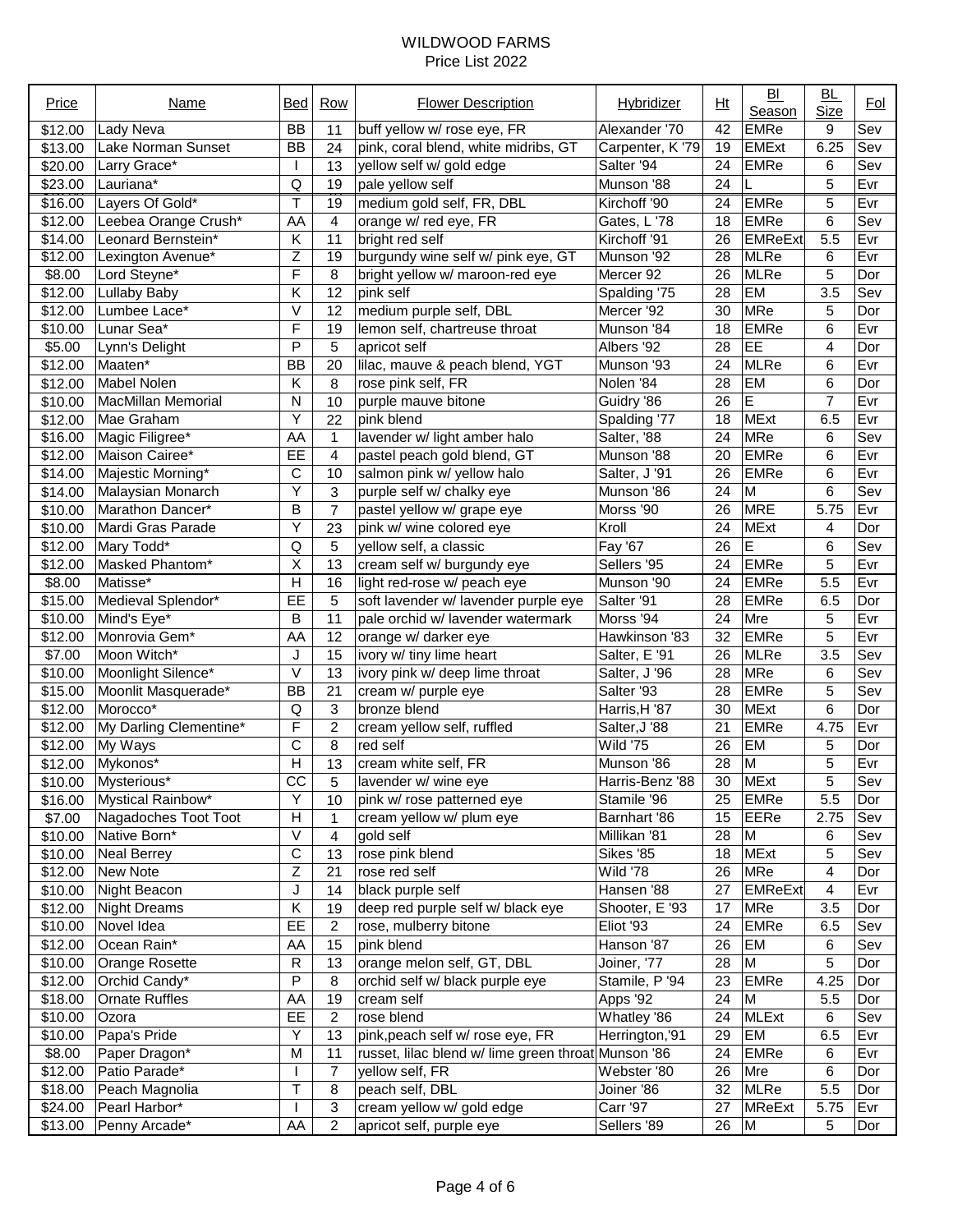| Price   | Name                     | Bed                     | Row            | <b>Flower Description</b>                          | Hybridizer      | Ht              | B <sub>1</sub><br>Season | BL<br><b>Size</b> | <u>Fol</u> |
|---------|--------------------------|-------------------------|----------------|----------------------------------------------------|-----------------|-----------------|--------------------------|-------------------|------------|
| \$14.00 | Persian Market*          | Т                       | 10             | deep rose w/red eye                                | Munson '69      | 27              | <b>MRe</b>               | 7                 | Evr        |
| \$8.00  | Pete Ellerbee Memorial*  | V                       | 2              | dark cherry red w/ gold edges                      | Kirchoff '91    | 28              | <b>MRe</b>               | 5                 | Dor        |
| \$8.00  | Picadilly Princess       | B                       | 9              | peach w/ pale rose eye, GT                         | Salter, E '93   | 18              | MRe                      | 3                 | Evr        |
| \$13.00 | Pink Super Spider        | Υ                       | 12             | rose self, GT                                      | Carpenter '82   | 32              | <b>MReExt</b>            | 10                | Sev        |
| \$12.00 | Pirate's Patch           | <b>BB</b>               | 18             | cream w/ plum eye, plum picotee edge Salter, J '92 |                 | 28              | <b>MRe</b>               | 6                 | Sev        |
| \$8.00  | Porcelain Princess*      | $\overline{\mathsf{x}}$ | 9              | lemon pink blend, YT                               | Munson '85      | 28              | EMRe                     | 6                 | Evr        |
| \$15.00 | Prairie Fire*            | J                       | 6              | ruffled yellow w/ tiny orange eye                  | Salter, J'98    | 25              | <b>MRe</b>               | 5                 | Sev        |
| \$8.00  | Prairie Sunset           | <b>BB</b>               | 15             | yellow, peach blend w/ pink midribs                | Wild '63        | 36              | EM                       | 5                 | Dor        |
| \$12.00 | Precocious*              | Κ                       | $\overline{c}$ | grape toned rose self, ruffled                     | Munson '91      | 26              | <b>EMRe</b>              | 5                 | Evr        |
| \$18.00 | Prince's Robe*           | P                       | 6              | maroon purple self w/ black eye                    | Carter, M 98    | 32              | M                        | 6                 | Evr        |
| \$8.00  | Princess Marmalade*      | N                       | 8              | yellow apricot self, green gold throat             | Munson '87      | 28              | EM                       | 5                 | Evr        |
| \$14.00 | Princeton Silky*         | Q                       | 11             | pink self, FR                                      | Powell '81      | 36              | <b>MReExt</b>            | 6.5               | Dor        |
| \$16.00 | Pumpkin Rage*            | G                       | 13             | orange w/ orange red eye                           | Kirchoff '97    | 28              | EMRe                     | 4.75              | Evr        |
| \$14.00 | Purple Sky*              | J                       | 11             | purple w/ bluish watermark                         | Carter, M '97   | 30              | M                        | 6                 | Dor        |
| \$12.00 | Rainbow Eyes*            | Η                       | 12             | cream w/ charcoal lavender eye                     | Stamile '94     | 21              | <b>EReExt</b>            | 6.75              | Dor        |
| \$10.00 | Raphael                  | P                       | 14             | cream pink w/ red eye, FR                          | Elliott '94     | 23              | LRe                      | 5.5               | Sev        |
| \$12.00 | Raven's Nest*            | O                       | 14             | red w/ burgundy eye                                | Houston '95     | 21              | EM                       | 6.5               | Evr        |
| \$10.00 | <b>Red Decorum</b>       | R                       | $\overline{7}$ | reddish brown w/ rose eye                          | Elliot '89      | 27              | <b>MRe</b>               | 6.5               | Sev        |
| \$18.00 | Red Flag                 | U                       | 10             | bright red self, FR, NOC                           | Miller '75      | 32              | <b>ML</b>                | 9.25              | Dor        |
| \$14.00 | Red Volunteer*           | AA                      | 18             | red self                                           | Oakes '84       | 30              | M                        | $\overline{7}$    | Dor        |
| \$10.00 | <b>Regency Dandy</b>     |                         | $\overline{c}$ | ruby red self, GT                                  | Salter, E '92   | 18              | MRe                      | 2.5               | Evr        |
| \$13.00 | Resphigi*                | Κ                       | 17             | black purple self w/ purple eye                    | Munson '86      | 20              | <b>EMReExt</b>           | 6                 | Evr        |
| \$10.00 | Rhine Maiden*            | $\overline{X}$          | 17             | orchid w/ purple eye                               | Morss '92       | 28              | EMRe                     | 6                 | Evr        |
| \$16.00 | Rhythm and Blues*        | R                       | $\overline{c}$ | lavender self, FR                                  | Stamile '94     | 22              | EMRe                     | 6                 | Dor        |
| \$15.00 | Riley Barron*            | Κ                       | 6              | red self                                           | Munson '77      | 30              | M                        | 6                 | Sev        |
| \$14.00 | Riley Barron*            | T                       | 16             | red self                                           | Munson '77      | 30              | M                        | 6                 | Sev        |
|         |                          | ${\sf R}$               |                |                                                    |                 |                 | <b>EMExt</b>             |                   |            |
| \$15.00 | Rocket City*             |                         | 8              | orange w/ darker eye                               | Hardy '67       | 36              |                          | 6                 | Dor        |
| \$13.00 | Rooten Tooten Red*       | CC                      | 15             | medium red self, YT, FR                            | Klehm           | 24              | M                        | 5                 | Dor        |
| \$10.00 | Rose Talisman*           | R                       | 16             | deep rose pink self, GT                            | Harris-Benz '87 | 30              | EM                       | 5.5               | Dor        |
| \$8.00  | Rosie Meyer              | M                       | 13             | red self                                           | Alexander '57   | 32              | <b>EReExt</b>            | 4                 | Evr        |
| \$13.00 | Royal Heiress*           | Κ                       | 7              | plum w/ violet eye                                 | Munson '78      | 32              | <b>MRe</b>               | 6                 | Sev        |
| \$13.00 | Royal Heritage*          | $\overline{Y}$          | 15             | violet plum w/ chalky violet eye                   | Munson '78      | 32              | Mre                      | 6                 | Sev        |
| \$12.00 | Royal Palace Prince*     | U                       | 5              | rose w/ lavender blend, FR                         | Klehm, E '93    | 24              | M                        | 4.5               | Dor        |
| \$14.00 | Royal Saracen*           | $\overline{z}$          | 10             | light purple self                                  | Munson '82      | 26              | <b>EM</b>                | 6                 | Evr        |
| \$10.00 | Rue Madelaine*           | $\overline{\mathsf{V}}$ | $\overline{7}$ | burgundy purple self                               | <b>Carr '92</b> | 27              | <b>EMReExt</b>           | 5.5               | Evr        |
| \$15.00 | Ruffled Royalty*         | $\overline{z}$          | 3              | blue purple blend                                  | Moldovan 90     | 26              | <b>MReExt</b>            | $\overline{5.5}$  | Sev        |
|         | \$10.00 Russell Southall | AA                      | 10             | red rose blend                                     | Elliott '85     | $\overline{22}$ | <b>ML</b>                | 5                 | Sev        |
| \$12.00 | Russian Easter*          | Υ                       | 9              | pale yellow w/ pastel mauve eye &edg Kirchoff '92  |                 | 30              | MRe                      | 6                 | Evr        |
| \$10.00 | Sanford House            | U                       | $\mathbf{1}$   | rose pink self, GT, DBL                            | Kirchoff '85    | 26              | ERe                      | 4.75              | Sev        |
| \$10.00 | Secondhand Rose*         | $\overline{cc}$         | 8              | rose pink blend w/ creamy GT                       | Moldovan '82    | 26              | ERe                      | 6                 | Dor        |
| \$18.00 | Secret Spice*            | W                       | 5              | medium orange self, FR                             | Kirchoff '93    | 26              | <b>MLReExt</b>           | 5                 | Sev        |
| \$12.00 | Semiramide*              | $\mathbb S$             | 8              | purple w/ darker eye                               | Munson '84      | 28              | EM                       | 5                 | Dor        |
| \$10.00 | Sentimental Reasons      | C                       | $\overline{c}$ | red rose blend                                     | Elliott '96     | 23              | EMRe                     | 6.5               | Sev        |
| \$16.00 | September Frost*         | E                       | 6              | cream self w/ faint pinke eye                      | Trimmer '98     | 34              | Lext                     | 5.75              | Sev        |
| \$18.00 | Serena Dancer*           | Τ                       | 11             | red self w/ yellow edge, GT                        | Marshall '86    | 28              | M                        | 4.5               | Dor        |
| \$13.00 | Serengeti*               | U                       | 14             | peach blend                                        | Munson '87      | 26              | <b>EMRe</b>              | 6                 | Evr        |
| \$10.00 | Serpentine               | Ζ                       | 22             | rose cream bitone                                  | Wild 82         | 27              | M                        | 5                 | Dor        |
| \$10.00 | Shadow Warrior*          | E                       | 16             | lavender mauve w/ slate eye, GT                    | Salter, J'92    | 28              | <b>MLRe</b>              | 6                 | Evr        |
| \$12.00 | Shark's Tooth*           | M                       | 14             | pastel orchid self w/ violet eye & edge            | Morss '86       | 26              | EExt                     | 6                 | Sev        |
| \$10.00 | Sherbert & Cherries*     | Υ                       | 5              | yellow w/ rose red eye                             | Mercer '92      | 42              | M                        | 5.5               | Dor        |
| \$10.00 | Shishedo*                | W                       | 16             | clear rose pink self                               | Munson '90      | 20              | <b>EMRe</b>              | 5.5               | Evr        |
| \$14.00 | Silk Mystique*           | $\overline{\mathbf{s}}$ | 6              | violet pink w/ purple halo                         | Morss '92       | 28              | <b>MReExt</b>            | 5.75              | Evr        |
| \$12.00 | Siloam Double Classic    | Q                       | 1              | pink self, DBL, FR                                 | Henry, P '85    | 16              | <b>EMRe</b>              | 5                 | Dor        |
| \$10.00 | Siloam Nugget            | E                       | 3              | gold self                                          | Henry, P '76    | 20              | <b>EMExt</b>             | 5                 | Dor        |
| \$10.00 | Siloam Space Age         | Υ                       | 17             | soft yellow self                                   | Henry, P '71    | 24              | <b>MExt</b>              | 6                 | Dor        |
| \$13.00 | Silver Lance             | T                       | 15             | light lavender gray blend                          | Shooter '98     | 24              | M                        | 5                 | Sev        |
|         |                          |                         |                |                                                    |                 |                 |                          |                   |            |